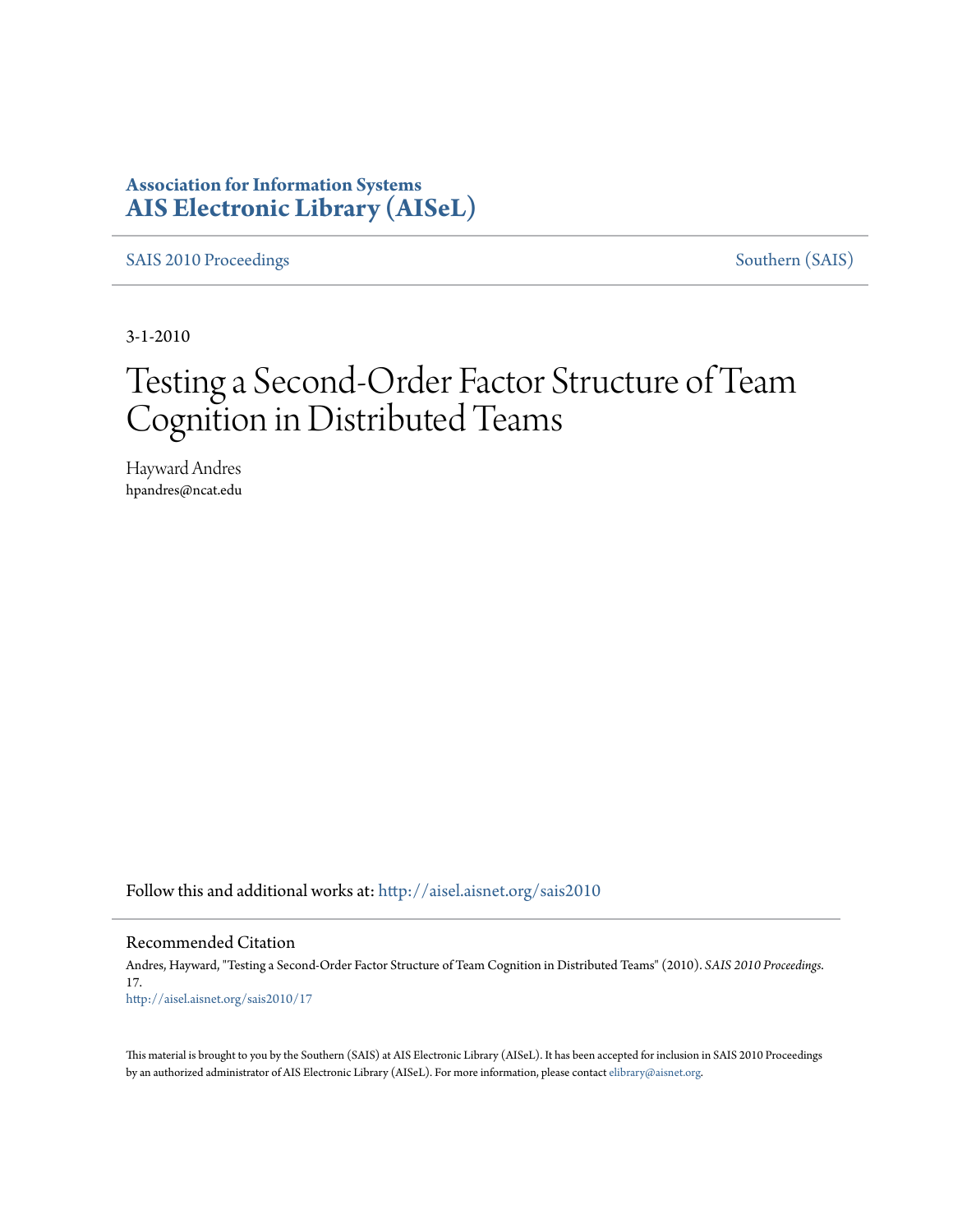## **TESTING A SECOND-ORDER FACTOR STRUCTURE OF TEAM COGNITION IN DISTRIBUTED TEAMS**

### **Hayward Andres** North Carolina A&T State University hpandres@ncat.edu

#### **ABSTRACT**

The present research develops and tests a hierarchical model of the underlying behavioral processes of team cognition. Team cognition is represented as a second-order construct comprised of three first-order dimensions (team learning, team reflexivity, and team mental model). The proposed second-order construct was embedded in a nomological network as a mediator between collaboration mode (collocated vs. non-collocated technology-mediated) and task outcomes (team productivity and team interaction quality). The partial least squares approach was used to test the measurement and structural model. As hypothesized, team cognition significantly influenced team productivity and team interaction quality outcomes. Further, collaboration mode significantly improved team cognition through its specific effects on the team learning, team reflexivity, and team mental model first-order dimensions of team cognition. The results substantiate 1) the conception of team cognition as a multidimensional construct, 2) the use of second-order factors to address potential multicollinearity problems, and 3) use of higher-order constructs to present a more parsimonious model.

**Keywords:** hierarchical model, mental model, reflexivity, second-order factor, team cognition, team learning

#### **INTRODUCTION**

Team cognition has been defined to as the ways in which teams process and use information (MacMillan, Entin, & Serfaty, 2004). More specifically, team cognition refers to a team-wide information sharing and exchange process, knowledge structures held by members of a team and the ways in which the team uses these knowledge structures. These knowledge structures are often referred to in the literature as schemas (e.g., Rentsch & Woehr, 2004) or mental models (e.g., Hinsz, 2004). Mohammed, Klimoski and Rentsch (2000) argued that there has been a significant amount of confusion and ambiguity about how to measure team cognition. Further, these measurement problems and inadequate conceptual development over how to measure cognitive structure at the group level were cited as significant reasons for lags in empirical research on shared mental model. This study argues that use of a higher-order construct that allows one to reflect team cognition from multiple perspectives could provide improved performance of relevant models. Accordingly, the main objective of this study was to develop and test a model that specifies a multidimensional structure of team cognition. The model's conceptualization draws from the theories of team-based learning (Edmondson, 1999), team reflexivity (De Dreu, 2007), and team mental model (Klimoski & Mohamed, 1994).

#### **MULTIDIMENSIONAL STRUCTURE OF TEAM COGNITION**

As stated earlier team cognition has been referred to as the ways in which teams process and use information (MacMillan, Entin, & Serfaty, 2004). In addition, the team cognition literature has suggested that team mental models evolve and ultimately converge across time as a result of communication among group members (Rentsch & Woehr, 2004). Crossan, Lane and White (1999) presented a conceptualization of cognition at the individual, team and organizational level. Individual cognition was related to individual interpretation of information and environmental stimuli. Group cognition was marked by the sharing and evaluation of individually-held mental models and subsequent team-wide encoding of a mutually accepted mental model. Finally, integration and institutionalization of group level cognition outcomes is considered as organizational learning. Mohammed and Dumville (2001) noted that team cognition also involves the maintenance of a common ground (i.e. consensus on interpretation) and situation awareness (e.g., awareness of task progress/status, location of expertise, solution adequacy). Perception, learning and decision-making processes have also been associated with cognition in general. Edmondson (1999) described team cognition as the process of integrating multiple viewpoints within a psychosocial context that is characterized by psychological safety (i.e. encouraged participation where members are free from criticism of ideas). In summary, the varied conceptualizations of team cognition in the related literature consistently refer to behaviors associated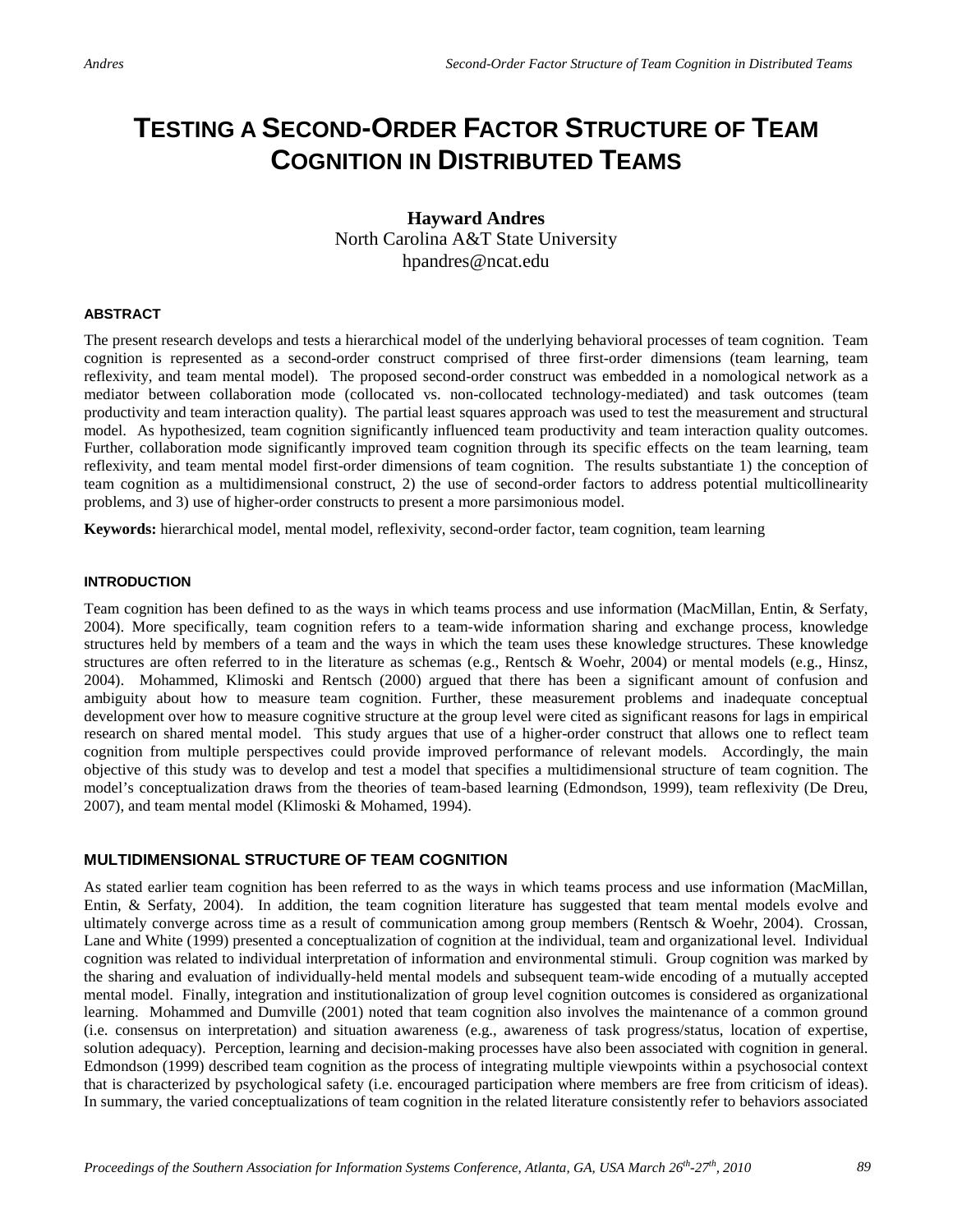with team learning, team reflection on task strategy, task status and interpersonal interactions, and team mental model derived from an acquired shared understanding. Consequently, these three constructs or factors are assessed for their potential role in collectively defining a second-order construct defined as team cognition.

#### **RESEARCH MODEL AND HYPOTHESES**

Edwards (2001) proposed an integrative analytical framework based on structural equation modeling (SEM), which allows for the simultaneous inclusion of higher-order (multidimensional) constructs and their dimensions as latent variables. Figure 1 below presents the conceptual framework within which the hierarchical model of team cognition is tested. Based on the theory of affordances (Kirschner, Strijbos, Kreijns, & Beers, 2004) and social impact theory (Latane, 1981), the framework argues that collaboration mode will impact team productivity and team interaction quality outcomes through the mediating effects of a formative second-order factor team cognition. Further, team cognition is comprised of three first-order factors (team learning, team reflexivity, and team mental model) modeled as manifest variables or indicators.



**Figure 1.** *Research Model*

#### **Collaboration Mode and Team Cognition**

Kirschner et al. (2004), suggested that in order to achieve successful collaborative learning outcomes, a learning environment must provide 1) tools and procedures (*technological affordance*), 2) the opportunity to stimulate, facilitate, and maintain information exchange and idea evaluation (*educational affordance*), and 3) a cooperative, supportive, and trusting climate (*social affordance*). Social impact theory (SIT) suggests that behavior is guided by social influence derived from 1) salience or importance attributed to team members (*strength*), 2) time, spatial, or interpersonal distance among team members (*immediacy*), and 3) the quantity of influential sources (*numbers*). Recent research has also shown that relative to collocated teams, non-collocated technology-mediated teams inherently exhibit lower strength and immediacy effects and therefore encounter more negative team process behaviors such as withdrawal from participation (e.g., Blaskovich, 2008) diminished communication/information exchange (e.g., DeLuca & Valacich, 2006), lack of shared understanding (e.g., Miranda & Saunders, 2003), and intra-team conflict (e.g., Hinds & Mortensen, 2005). Further, the process losses inherent to noncollocated technology-mediated teams tend to create difficulty in assessing the current state of a task's solution and execution plan alignment with task requirements and monitor any motivational or interpersonal problems that may arise (De Dreu, 2007; Edmondson, 1999). Consequently, the following hypothesis is proposed:

**HYPOTHESIS 1.** *Teams working in a face-to-face collaboration setting should exhibit more effective team learning, team reflexivity, and team mental models than in a technology-mediated setting.*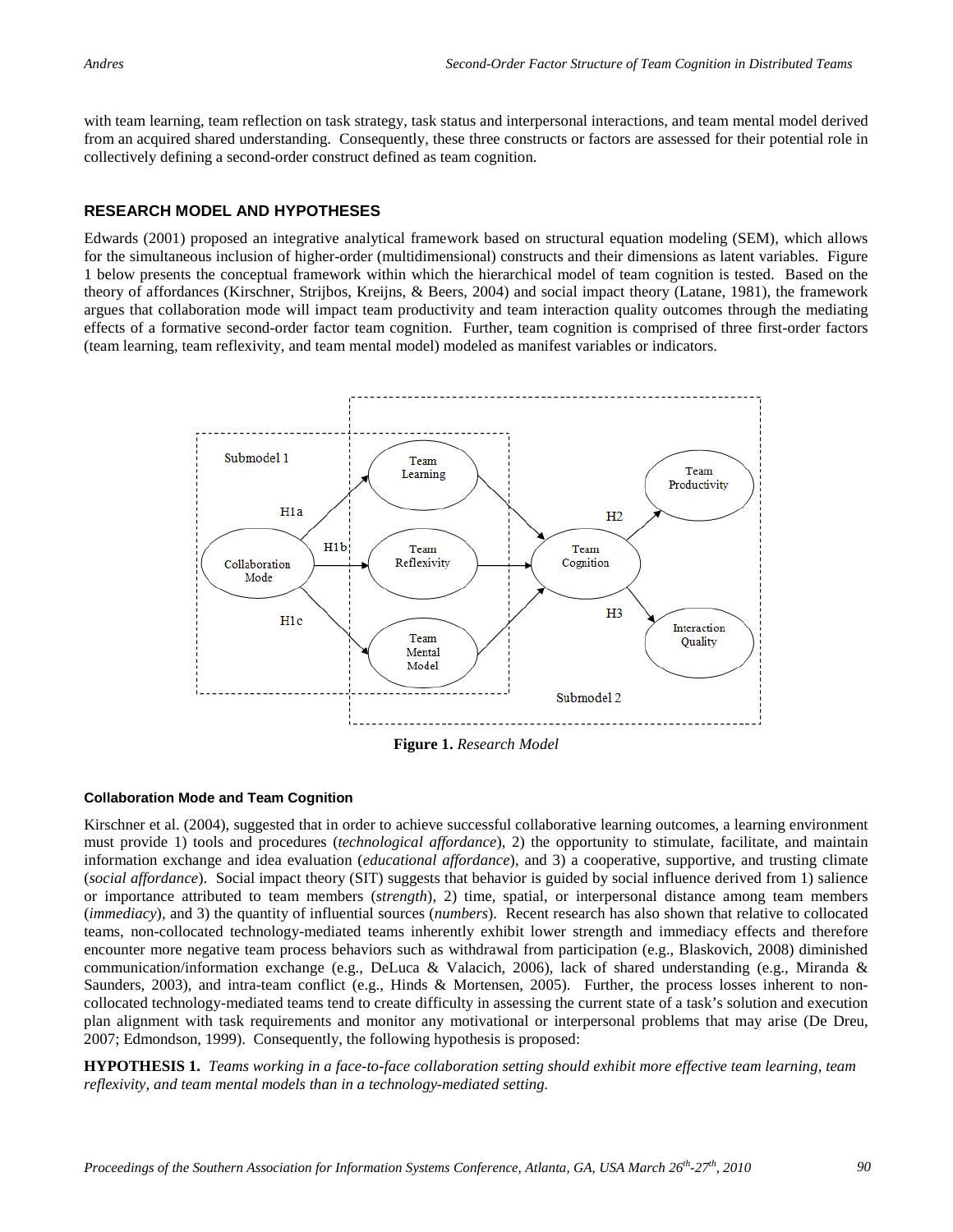#### **Team Cognition and Collaboration Outcomes**

Effective team learning and accurate shared team mental models provide declarative and procedural knowledge that facilitates task execution, minimizes duplication of effort and facilitates synergy and efficiency which in turn promotes greater productivity. In addition, teams that are unable to adequately reflect on task status and alignment with task objective are likely to experience process losses, frustration, conflict, and distrust (Hoegl, Weinkauf, & Gemuenden, 2004). Team reflexivity can stimulate a process of shifting from bad to good ideas and problem solutions, and ultimately improved team performance (De Dreu, 2007) and can promote development of cooperative goals and minimize disconfirmation of expectations (Briggs, Reinig, & de Vreede, 2008) that result in a supportive and cooperative task environment (Tjosvold, Tang & West, 2004). Thus, the following hypotheses are proposed:

**HYPOTHESIS 2.** *Improved team cognition will be positively associated with team productivity.*

**HYPOTHESIS 3.** *Improved team cognition will be positively associated with team interaction quality.*

#### **RESEARCH METHODOLOGY**

To test the research model and hypotheses, a laboratory experiment was conducted to examine the effects of two different modes of team collaboration – face-to-face and technology-mediated collaboration. Forty-eight participants were drawn from a population of Management Information Systems undergraduate students familiar with the Systems Development Life Cycle approach to software design and knowledge of structured programming. The teams were required to enhance the functionality of a hypothetical university information system. The experimental task required each team to construct software design documentation that included (1) a hierarchy chart, (2) a list of function prototypes, and (3) pseudocode for each function identified as part of a solution to the problem.

#### **Measures**

The behavioral observation approach was used in assessing team learning, team reflexivity, and shared mental model by using three trained observer ratings of associated task-related and affect-related behaviors. Observer ratings can be superior to self-report data collection because it allows real-time measurement of dynamic and emergent behaviors and self-report data can be distorted due to affect and inaccurate recall. In providing their ratings, three trained observers used a rating scale that ranged from 1 (very low) to 7 (very high). The interrater agreement index for all scale ratings ranged from  $a_{we(i)} = 0.85$  to  $a_{\text{wg}(i)} = 0.97$  indicating very good interrater agreement (Brown & Hauenstein, 2005). Scale items appear in Table 1 below. The team productivity measure was determined by awarding one point for each correct specification of any data value of a specific data file, correct output and input data value of a program module (i.e., function or subroutine), and correct specification of program statement needed in a specific program module.

#### **Measurement Model**

To assess internal consistency reliability, convergent validity and discriminant validity of the construct measurements, the constructs' composite reliabilities (CR) and the average variance extracted (AVE) were calculated using PLS. Regarding internal consistency (reliability), composite reliability scores for every construct (ranging from 0.874 to 0.975, as shown in Table 1) are well above 0.70, which is the suggested benchmark for acceptable reliability (Chin, 1998). Table 1 also indicates with the exception of one item-to-construct loading of 0.696 all of the items have loadings at 0.700 or above and the t-statistic for the item to construct loadings were all significant at  $p \le 0.01$ . These results indicate that the measurement model has displayed both item internal consistency reliability and item convergent validity.

| <b>Construct and Item Level Values</b>                              |                                                                          |       |  |  |
|---------------------------------------------------------------------|--------------------------------------------------------------------------|-------|--|--|
| Team Learning (Composite Reliability = $0.975$ ; AVE = $0.908$ )    |                                                                          |       |  |  |
| TeamLearn1                                                          | Some team members were just listening without providing any verbal input | 0.937 |  |  |
| TeamLearn2                                                          | Team-wide consensus was confirmed before moving forward with an idea     |       |  |  |
| TeamLearn3                                                          | All team members provided useful verbal input                            |       |  |  |
| TeamLearn4                                                          | Ideas were thoroughly discussed and evaluated among all team members     | 0.971 |  |  |
| Team Reflexivity (Composite Reliability = $0.894$ ; AVE = $0.740$ ) |                                                                          |       |  |  |
| Reflexivity1                                                        | Frequent double-checking the work done by others is done right           | 0.946 |  |  |
| Reflexivity2                                                        | Frequent double checking that the solution is meeting requirements       | 0.915 |  |  |
| Reflexivity3                                                        | Team made obvious effort to create and maintain a positive climate       | 0.700 |  |  |

 **Table 1. Composite Reliability, AVE, and Indicator Loadings**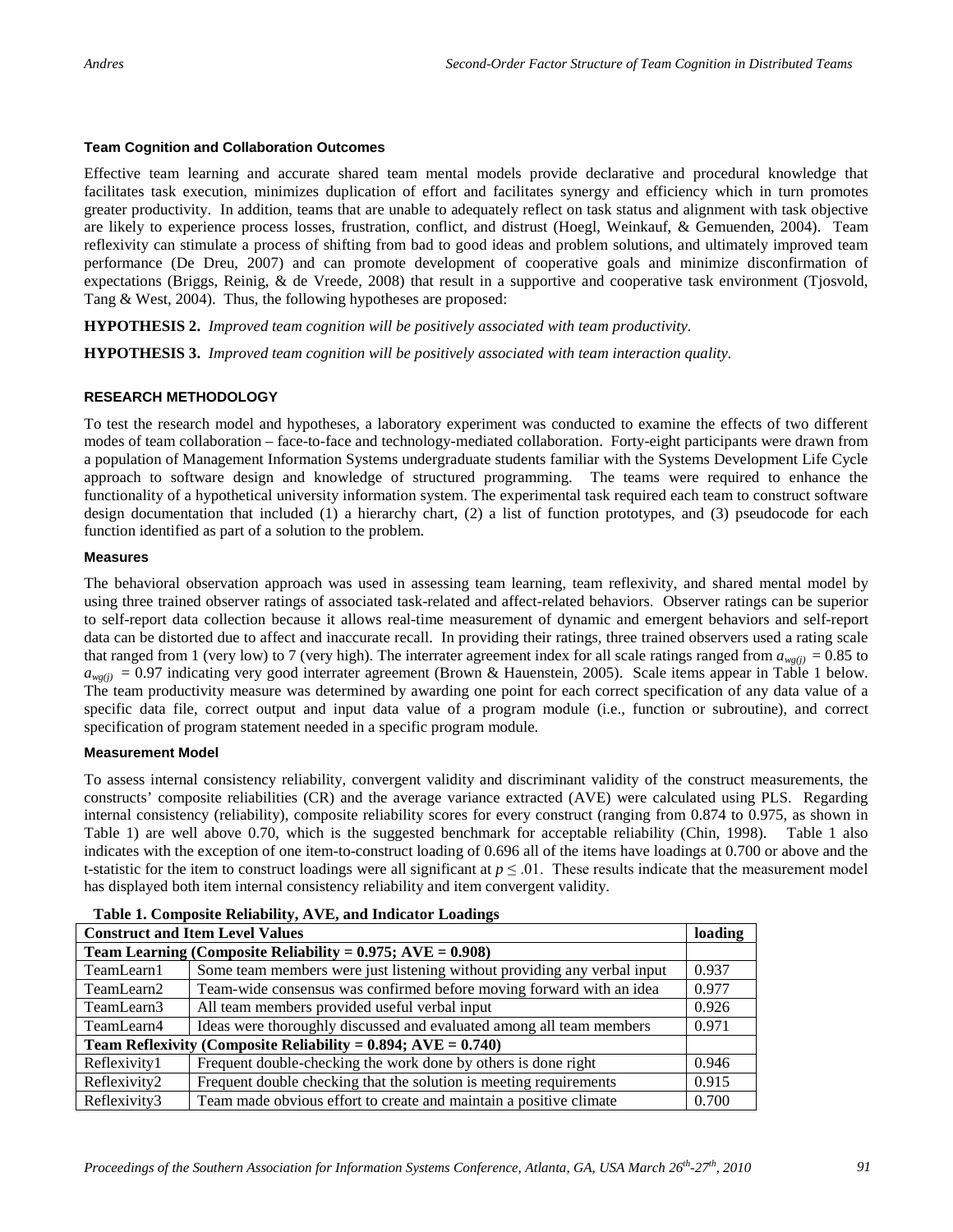| Team Mental Model (Composite Reliability = $0.972$ ; AVE = $0.921$ )        |                                                                           |       |  |  |  |
|-----------------------------------------------------------------------------|---------------------------------------------------------------------------|-------|--|--|--|
| MentalModel1                                                                | There were some difference of opinion or concern about the correctness of |       |  |  |  |
|                                                                             | the proposed solution                                                     |       |  |  |  |
| MentalModel2                                                                | There was significant confusion about what is going on                    |       |  |  |  |
| MentalModel3                                                                | Some team members required a lot of explanations about what was going on  |       |  |  |  |
| Team Interaction Quality (Composite Reliability = $0.874$ ; AVE = $0.700$ ) |                                                                           |       |  |  |  |
| IntQual1                                                                    | Felt frustrated or tense about another team member's behavior             | 0.886 |  |  |  |
| IntQual2                                                                    | Expressed negative opinion about another's team member's behavior         | 0.912 |  |  |  |
| IntQual3                                                                    | Observed others express a negative opinion about your behavior            | 0.696 |  |  |  |

Discriminant validity is evidenced when all the loadings of the scale items on their assigned latent variables or construct are larger than their loading on any other latent variable. Table 2 below provides the correlations of each item to its intended latent variable (i.e., loadings) and to all other constructs (i.e., cross loadings).

|              | Indicator to Latent Variable Loadings |                         |                   |                                 |  |  |
|--------------|---------------------------------------|-------------------------|-------------------|---------------------------------|--|--|
| Item         | <b>Team Learning</b>                  | <b>Team Reflexivity</b> | Team Mental Model | <b>Team Interaction Ouality</b> |  |  |
| TeamLearn1   | .937                                  | .580                    | .608              | .628                            |  |  |
| TeamLearn2   | .926                                  | .661                    | .652              | .685                            |  |  |
| TeamLearn3   | .977                                  | .698                    | .681              | .713                            |  |  |
| TeamLearn4   | .971                                  | .659                    | .550              | .641                            |  |  |
| Reflexivity1 | .619                                  | .946                    | .491              | .672                            |  |  |
| Reflexivity2 | .609                                  | .915                    | .454              | .570                            |  |  |
| Reflexivity3 | .532                                  | .698                    | .463              | .613                            |  |  |
| MentalModel1 | .719                                  | .684                    | .943              | .681                            |  |  |
| MentalModel2 | .573                                  | .427                    | .960              | .556                            |  |  |
| MentalModel3 | .590                                  | .453                    | .976              | .619                            |  |  |
| IntQual1     | .608                                  | .706                    | .467              | .886                            |  |  |
| IntQual2     | .336                                  | .334                    | .662              | .696                            |  |  |
| IntQual3     | .765                                  | .704                    | .526              | .912                            |  |  |

#### **Table 2. Indicator Loadings**

Table 3 below indicates that the AVE square roots that appear in the diagonal are larger than any correlation between the associated construct and any other construct (Chin, 1998; Majchrzak et al., 2005). This AVE analysis result and the item to construct loadings discussed above suggest that the measurement model displays discriminant validity.

**Table 3. Latent Variable correlations and square root of AVE**

|                            | <b>Team Learning</b> | <b>Team Reflexivity</b> | <b>Team Mental Model</b> | <b>Interaction Quality</b> |
|----------------------------|----------------------|-------------------------|--------------------------|----------------------------|
| <b>Team Learning</b>       | .953                 |                         |                          |                            |
| <b>Team Reflexivity</b>    | .682                 | .860                    |                          |                            |
| <b>Team Mental Model</b>   | .653                 | .542                    | 960.                     |                            |
| <b>Interaction Quality</b> | .700                 | 714                     | .644                     | .837                       |

Note: square root of the constructs' AVE appear in the diagonal

#### **Structural Model**

Using PLS Graph (Version 3.0 Build 1130), the structural model and hypotheses were assessed by examining path coefficients and their significance levels (Chin, 1998). The proposed model conceptualized three first-order constructs (team learning, team reflexivity, and team mental model) modeled as formative indicators (i.e. manifest variables) of the secondorder construct – team cognition. Because PLS Graph (Version 3.0 Build 1130) does not directly permit the representation of second-order latent constructs, it was necessary to separately test the first-order constructs that formed the second-order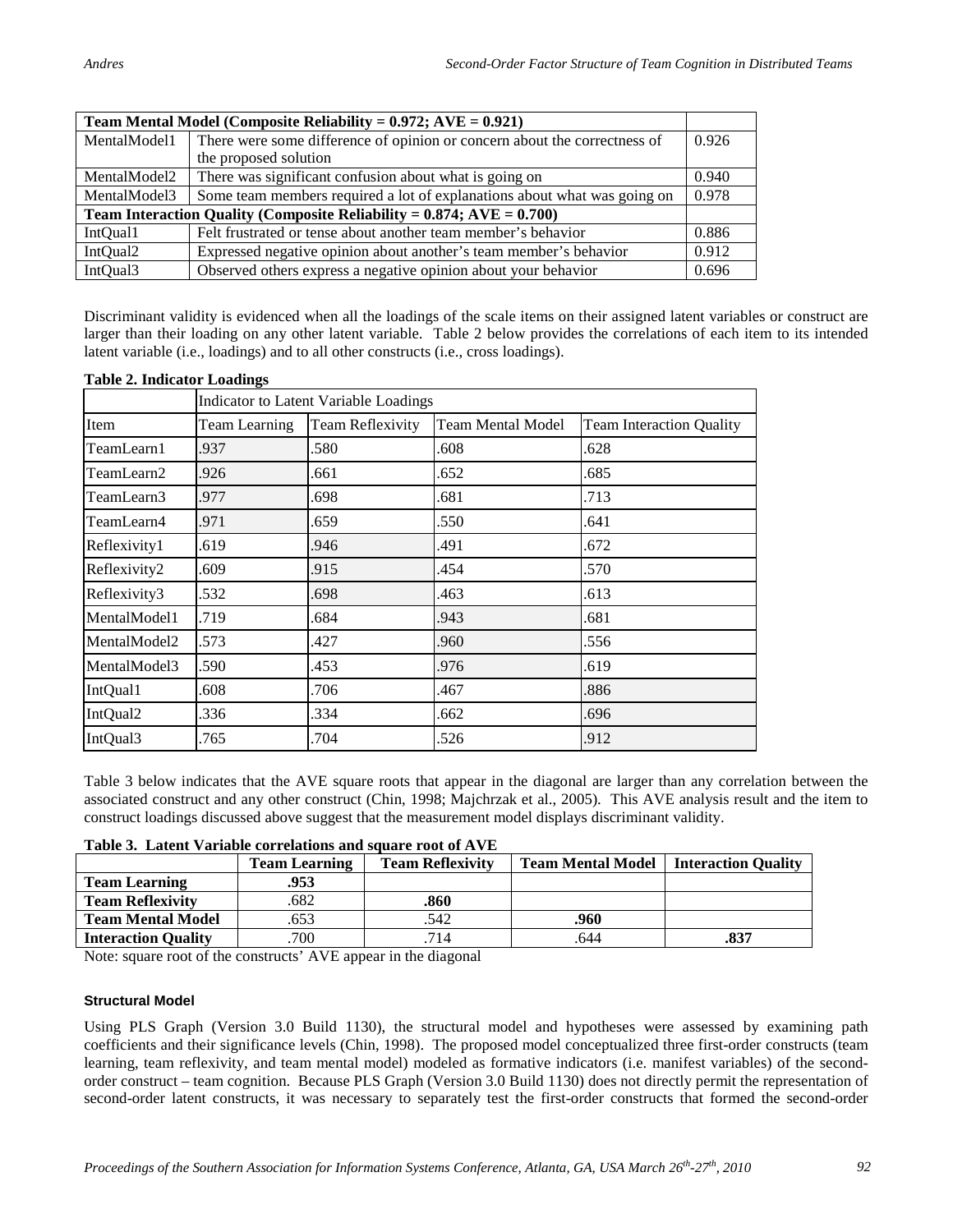construct in a sub-model, and then use the resulting computed first-order factor scores as manifest indicators of the secondorder construct that is later used in a separate model (Yi & Davis, 2003). Therefore, two sub-models were separately tested (see Figure 3 below): Sub-model 1 related the first-order constructs to their reflective indicators and determinants (collaboration mode), and Sub-model 2 related the second-order construct (team cognition) comprised of factor score loadings derived from collaboration mode effects to the remaining model variables (team productivity and team interaction quality).



**Figure 2.** *PLS Test Results of Research Model*

Figure 2 above summarizes the model-testing results. Supporting Hypothesis 1, collaboration mode had significant effects on all three first-order dimensions of team cognition: team learning  $(\beta = 0.76, p < 0.01)$ , team reflexivity  $(\beta = 0.50, p < 0.01)$ , and team mental model ( $\beta = 0.74$ ,  $p < 0.01$ ). The second-order factor, team cognition, had a significant effect on team productivity ( $\beta$  = 0.83,  $p$  < 0.01) thereby providing support for Hypothesis 2. Supporting Hypothesis 3, team cognition had a significant effect on team interaction quality ( $\beta = 0.79$ ,  $p < 0.01$ ). The proposed research model provided the best fit to the data (i.e. overall explained variance in the model) as compared to all other possible configurations (e.g., omitted paths, firstorder factors only, etc.).

#### **DISCUSSION**

This study attempted to investigate the multidimensionality of team cognition. In testing the hierarchical model of team cognition, the study was successful in explaining the underlying mechanisms through which team cognition mediates the impact of collaboration mode on team productivity and team interaction quality. All three dimensions of team cognition were significantly influenced by collaboration mode. Moreover, the overall team cognition significant effect suggests that learning, reflexivity, and shared interpretation are essential for facilitating team productivity. In other words, in addition to facilitating information and transactions, collaboration mode also operates on team level cognitive functioning. Further, poor team cognition can give rise to frustration that result in poor interactions among team members.

The findings offer an extension to prior research on team cognition by extending the operationalization of team cognition. The results suggest that team cognition can be modeled as a second-order composite latent construct determined by three first-order factors (team learning, team reflexivity, and team mental model). The use of a second-order factor structure can enhance the conceptualization and estimation of team cognition models as a result of the capture of an overall representation of team cognition through the underlying commonality among its first-order dimensions. In addition, the multilevel conceptualization of team cognition allows for analysis at different levels of abstraction – overall team cognition or a specific underlying dimension. This suggests that hierarchical models offer both greater flexibility and parsimony in specifying model constructs. The use of team learning, team reflexivity, team mental model as a parsimonious higher-order construct takes advantage of their conceptual overlap (capturing multiple aspects of team cognition), while maintaining the unidimensionality of their measure.